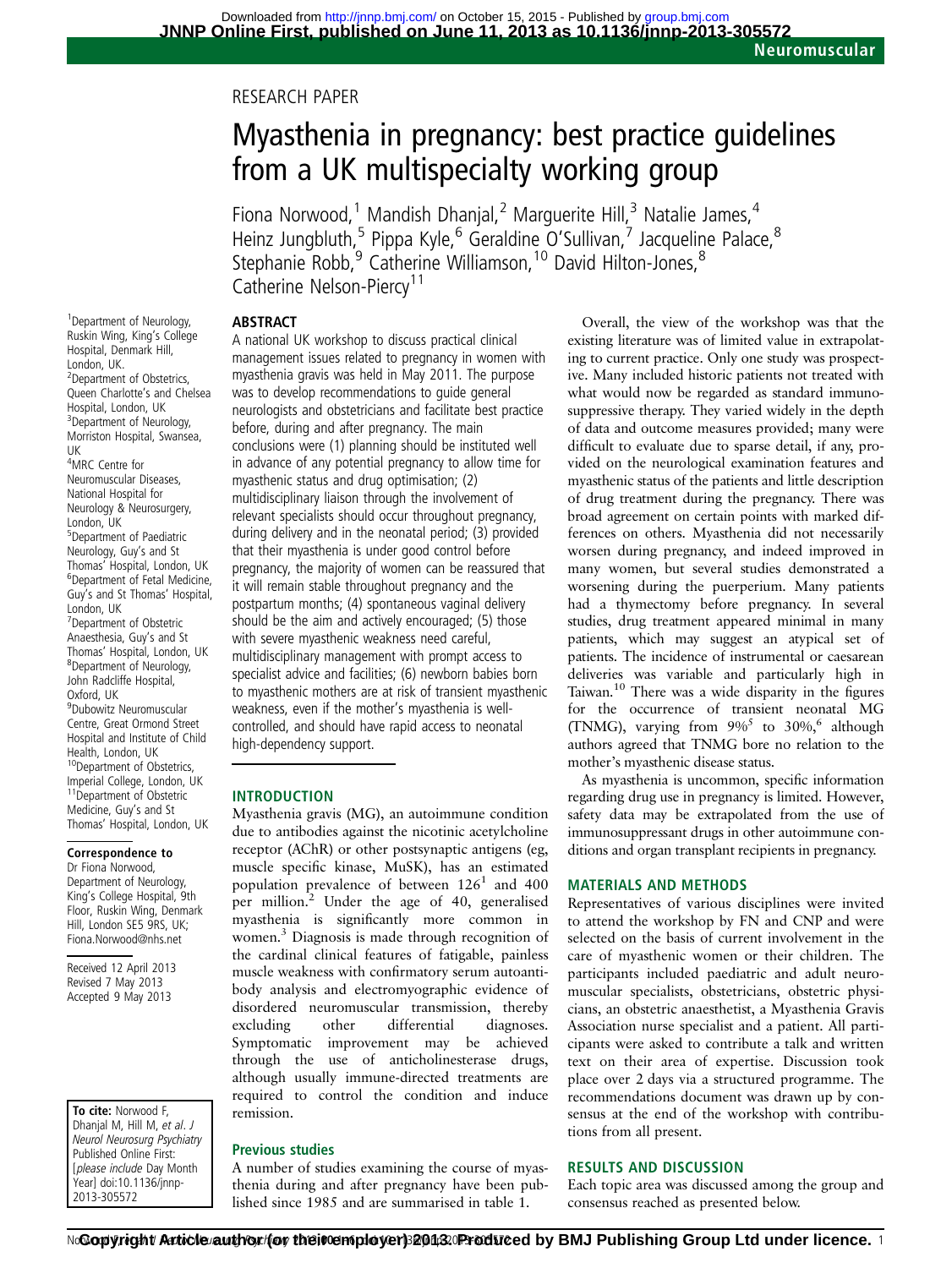# Neuromuscular

|  | Table 1 Summary of previously published studies of myasthenia in pregnancy |  |  |  |  |  |
|--|----------------------------------------------------------------------------|--|--|--|--|--|
|--|----------------------------------------------------------------------------|--|--|--|--|--|

| Lead<br>author/<br>date      | Number of<br>patients in<br>study                              | Drug treatment                                                                                                                                                   | <b>Course during</b><br>pregnancy                                                                                                                                                         | Course after<br>delivery                       | Mode of<br>delivery                                                                                       | <b>Transient</b><br>neonatal<br>myasthenia<br>gravis                        | <b>Other comments</b>                                                     |
|------------------------------|----------------------------------------------------------------|------------------------------------------------------------------------------------------------------------------------------------------------------------------|-------------------------------------------------------------------------------------------------------------------------------------------------------------------------------------------|------------------------------------------------|-----------------------------------------------------------------------------------------------------------|-----------------------------------------------------------------------------|---------------------------------------------------------------------------|
| Plauché<br>$(1991)^4$        | 322 pregnancies<br>in 225 women                                | Not stated                                                                                                                                                       | No change in<br>31.7% during<br>pregnancy or<br>puerperium, relapse<br>in 41%, remission<br>in 29%                                                                                        | 29.8%<br>exacerbation<br>with 4% death<br>rate | Pre-1963 CS<br>5.6%; post-1963<br>13.5%. 15.4%<br>forceps.                                                | 16.1% (14.9%)<br>definite)                                                  | Large review series                                                       |
| Batocchi*<br>$(1999)^5$      | 64 pregnancies<br>in 47 women                                  | Majority on PYR, very few on<br>immunosuppression (ST, AZA)                                                                                                      | 17% relapse in<br>patients on no<br>therapy; on therapy<br>39% improved,<br>19% relapsed, 42%<br>unchanged.<br>Combined groups<br>60% worse first<br>trimester, 10%<br>second, 30% third. | 28% worse                                      | CS rate 30%,<br>most for obstetric<br>reasons                                                             | 9%                                                                          | 42 had<br>thymectomy<br>preconception:<br>hyperplasia in 35,<br>thymoma 4 |
| <b>Djelmis</b><br>$(2002)^6$ | 69 pregnancies<br>in 65 women                                  | 23% no drug treatment, 43%<br>PYR alone, 33% on ST as well.<br>AZA stopped 6-12 months<br>before conception if planned.<br>Nine patients had plasma<br>exchange. | 14.5% worse, 22%<br>unchanged, 25%<br>improved.                                                                                                                                           | 16% worse                                      | Vaginal in 83%,<br>vacuum<br>extraction in 9%<br>and CS in 17%<br>(all but one for<br>obstetric reasons). | 30%                                                                         | 38.5% had<br>thymectomy<br>prepregnancy                                   |
| <b>Hoff</b><br>$(2003)^7$    | 127 births in 79<br>women (1967-<br>2000)                      | Not recorded prior to 1999,<br>thereafter PYR alone in 54.5%.                                                                                                    | Not stated                                                                                                                                                                                | Not stated                                     | Caesarean rate<br>17.3%, many<br>elective. Forceps/<br>vacuum in 8.7%                                     | 5 babies had<br>severe anomalies<br>with TNMG in (a<br>different) $5(4%)$ . | Data from Birth<br>Registry. 35.4%<br>prepregnancy<br>thymectomy          |
| Hoff<br>$(2004)^8$           | 49 births in 37<br>asymptomatic/in<br>remission<br>mothers     | Not stated                                                                                                                                                       | Not stated                                                                                                                                                                                | Not stated                                     | Protracted labour.<br>CS 14.6%,<br>forceps/vacuum<br>8.2%                                                 | Increased<br>perinatal<br>mortality (6.1%)                                  |                                                                           |
| Hoff<br>$(2007)^9$           | 135 births in 73<br>mothers                                    | Medication in 68% but in only<br>45% throughout pregnancy:<br>PYR alone apart from one on<br>ST and three crisis management                                      | 10% worse                                                                                                                                                                                 | Not stated                                     | Protracted labour<br>19%                                                                                  | 19%                                                                         | Risk of TNMG<br>halved if mother<br>had had a<br>thymectomy               |
| Wen<br>$(2009)^{10}$         | 163 women                                                      | Not stated                                                                                                                                                       | Not stated                                                                                                                                                                                | Not stated                                     | CS 44.8% (but<br>37.4% for all<br>births)                                                                 | No significantly<br>increased risk to<br>baby.                              | Concluded that no<br>significant risk of<br>adverse pregnancy<br>outcome  |
| Almeida<br>$(2010)^{11}$     | Anaesthetic<br>management of<br>17 women<br>*Procnactive study | Not stated                                                                                                                                                       | 4 worse, 8 no<br>change, 3 first<br>presentation                                                                                                                                          | Not stated                                     | $CS$ in 5 (of 8<br>stable) women                                                                          | None reported                                                               |                                                                           |

\*Prospective study. AZA, azathioprine; CS, caesarean section; PYR, pyridostigmine; ST, corticosteroids; TNMG, transient neonatal MG.

# Myasthenia in adolescents and young women

Preparation for potential pregnancy should start well in advance. Opportunities for counselling occur at each outpatient visit to the neurologist, and the possibility of pregnancy should always be considered particularly when choosing immunosuppressant drugs. Optimisation of myasthenic status may be straightforward in principle, but in many patients may take months or longer to achieve. The myasthenia specialist nurse can be very helpful in supporting women and their partners and allowing time for concerns about pregnancy to be raised. They may also act as a link point for access to other services, monitoring symptoms in case of relapse and addressing anxieties.

# Safety of drugs for myasthenia

A number of the drugs used to treat MG can safely be continued in pregnancy and during breast feeding. Women require confident reassurance about the safety profile of their drugs in

pregnancy and also counselling regarding the likely detrimental effect on their MG if they reduce or discontinue medication. Issues regarding the individual therapies are discussed below and are summarised in table 2.

#### **Pyridostiamine**

Pyridostigmine is ionised at physiological pH and therefore not expected to cross the placenta in significant amounts. There have been no reports of fetal malformations.<sup>12</sup> Breastfed infants of mothers taking pyridostigmine ingest <0.1% of maternal dose, and the American Academy of Paediatrics considers pyridostigmine to be compatible with breast feeding.<sup>12</sup>

# **Corticosteroids**

Maintenance steroids at the lowest possible dose are usually continued in pregnancy as they cause minimal adverse effects to mother or fetus.<sup>12</sup> Steroids have been used to treat asthma,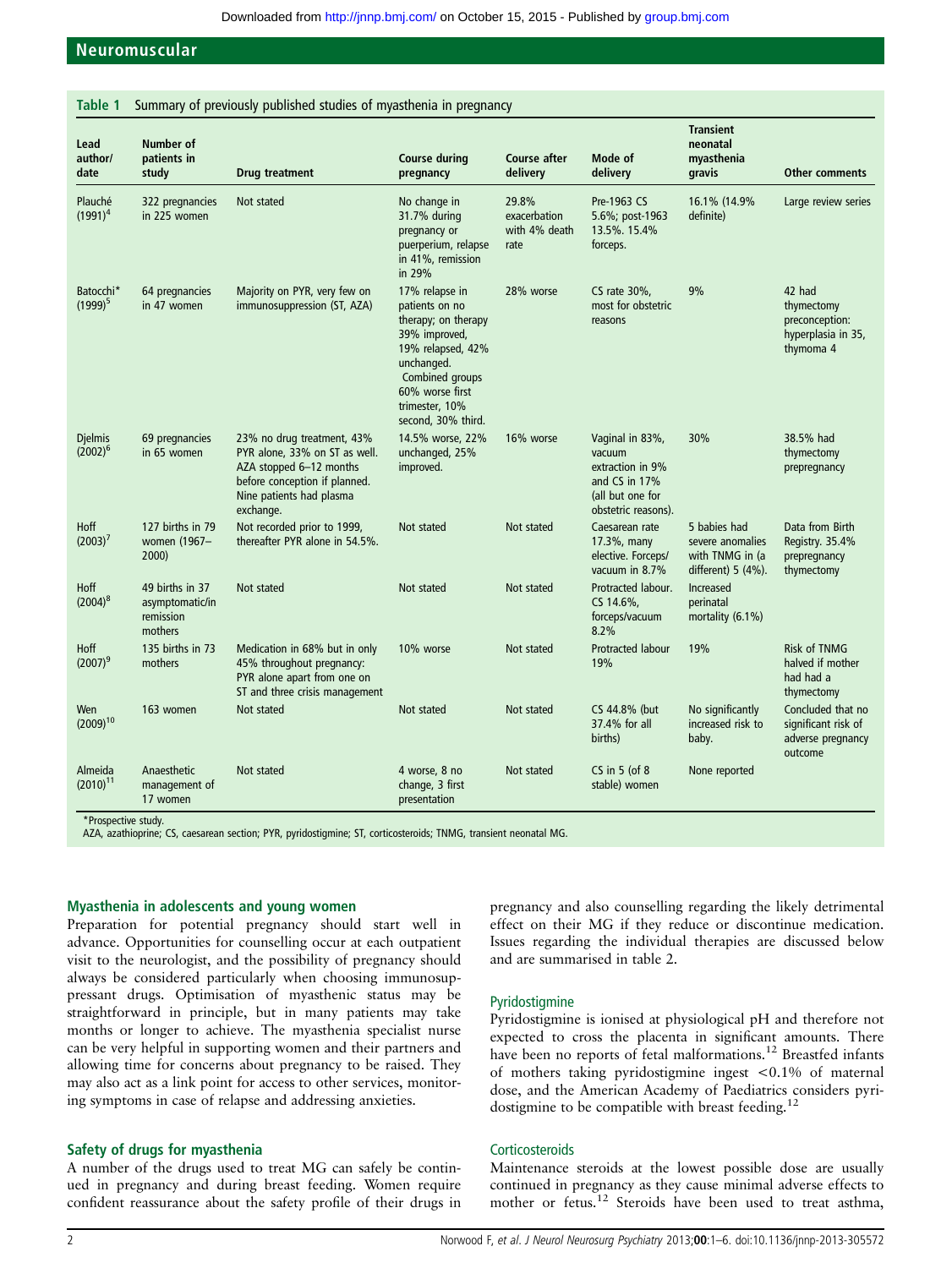#### Table 2 Safety of drugs used for myasthenia in pregnancy and breast feeding

| <b>Drug</b>                          | <b>Adverse effects</b>                                                                                          | <b>Comments</b>                                                                                                                                      | Safe in<br>pregnancy | Safe in<br>breast<br>feeding |
|--------------------------------------|-----------------------------------------------------------------------------------------------------------------|------------------------------------------------------------------------------------------------------------------------------------------------------|----------------------|------------------------------|
| Pyridostigmine                       | None reported                                                                                                   | Use as normal—may need more frequent doses                                                                                                           | Yes                  | Yes                          |
| Prednisolone                         | No convincing data for increased risk of cleft<br>lip/palate Increased risk of GDM,<br>hypertension, infections | Use as normal—lowest effective dose. Screen for GDM                                                                                                  | Yes                  | Yes                          |
| Azathioprine                         | Leucopenia                                                                                                      | Use as normal. Monitor WBC and LFTs                                                                                                                  | Yes                  | Yes                          |
| Ciclosporin/<br><b>Tacrolimus</b>    | Increased risk of GDM and hypertension with<br>tacrolimus                                                       | Use as normal. Screen for GDM<br>Monitor WBC, LFTs and creatinine                                                                                    | Yes                  | Yes                          |
| Mycophenolate<br>Mofetil             | Teratogenic; quoted risks up to 25%                                                                             | Withdraw or switch to an alternative immunosuppressant drug<br>prepregnancy. Do not stop abruptly if unplanned pregnancy                             | <b>No</b>            | <b>Unknown</b>               |
| Methotrexate                         | Teratogenic; guoted risks up to 15-20%                                                                          | Stop prepregnancy if possible. Allow 3 months wash out<br>prepregnancy. Don't stop abruptly if unplanned pregnancy but<br>give 5 mg folic acid daily | <b>No</b>            | <b>No</b>                    |
| <b>Intravenous</b><br>immunoglobulin | None reported                                                                                                   |                                                                                                                                                      | Yes                  | Yes                          |

arthritis, inflammatory bowel disease and recipients of solid organ transplants in pregnancy for many decades. Prednisolone is preferred as it is metabolised by the placenta and only 10% crosses into the fetal circulation at maternal doses  $\leq 20$  mg.<sup>13</sup> Exposure to corticosteroids in the first trimester has been shown in some retrospective studies to increase rates of cleft lip and palate; $^{14}$ <sup>15</sup> however, this has not been substantiated in prospective case-control studies.<sup>16 17</sup> Corticosteroid use is associated with an increased risk of gestational diabetes mellitus (GDM), elevations in blood pressure, infections particularly urinary tract infections and preterm deliveries.<sup>18</sup> Because of the increased risk of GDM, screening with a glucose tolerance test is recommended at 28 weeks or sooner if there are other risk factors. Mothers receiving more than 7.5 mg prednisolone per day (or 15 mg on alternate days) for more than 2 weeks prior to delivery should receive parenteral steroids to cover the stress of delivery. Prolonged treatment is also associated with a risk of adrenal suppression, and a tetracosactrin test should be considered. Steroids can also be continued during breast feeding, and there is evidence that neonatal adrenal suppression following exposure in utero or during breast feeding does not occur.

#### Azathioprine

Azathioprine<sup>19</sup> is safe to use throughout pregnancy and breast feeding.<sup>20</sup> Azathioprine is a prodrug that is metabolised to 6 mercaptopurine (6MP). 6MP is converted intracellularly to active nucleotides (thioguanine nucleotides, TGN). The immature fetal liver does not express inosinate pyrophosphorylase, the enzyme that converts azathioprine to its active metabolites, and, therefore, is relatively protected from the clinical effects of the drug. Studies in women receiving thiopurines for renal disease, inflammatory bowel disease<sup>21</sup> and connective tissue disease do not demonstrate an increased risk of prematurity, congenital malformations or childhood neoplasia. If azathioprine is started during pregnancy, it is advisable to check the thiopurine methyltransferase activity to allow an appropriate dose to be used.

# Mycophenolate mofetil (MMF)

Mycophenolate mofetil (MMF) is now a first-line agent for the treatment of lupus nephritis and transplantation. It is, however, a teratogen causing a typical clinical syndrome including hypoplastic nails, shortened fifth fingers, diaphragmatic hernia, microtia, micrognathia, cleft lip and palate and congenital heart defects.<sup>19 22 23</sup> This strongly weighs against using it as a firstline immunosuppressant in fertile women, and women are now advised to switch from MMF at least 3 months before conception to an immunosuppressive agent that has a safer profile in pregnancy, for example azathioprine, ciclosporin or tacrolimus. There are some situations where alternatives have been tried without success or with serious side effects and MMF is the only treatment able to achieve disease stability. The woman needs to be counselled carefully about the relative risks to the fetus if she remains on MMF during her pregnancy.

#### Calcineurin inhibitors

This class of drugs inhibits signalling pathways that regulate T cell activation. Neither ciclosporin<sup>24 25</sup> nor tacrolimus<sup>26</sup> are teratogenic. However, there is an increased risk of GDM and hypertension in women taking tacrolimus,<sup>27</sup> and therefore, screening with a glucose tolerance test is recommended at 28 weeks or sooner if there are other risk factors.

#### **Methotrexate**

Methotrexate is a folate inhibitor and is absolutely contraindicated in pregnancy and breast feeding. If used prepregnancy, it is recommended that a washout period of at least 3 months is allowed before conception.

#### Intravenous immunoglobulin and plasma exchange

Intravenous immunoglobulin (IVIG) has been used in pregnancy to treat immune thrombocytopenic purpura, immunodeficiency syndromes and other autoimmune diseases and is considered safe.<sup>28 29</sup> Plasma exchange may also be used if required and has been shown to be safe when used in pregnancy to treat thrombotic thrombocytopenic purpura<sup>30</sup> and haemolytic uraemic syndrome.

#### Antenatal care

Once pregnant, it is important to avoid factors that can cause an exacerbation of myasthenia such as initiation of certain drugs or withdrawal of immunosuppressant agents. Infections should be sought and treated promptly. Thyroid status should be checked at the booking visit if not before. A standard schedule of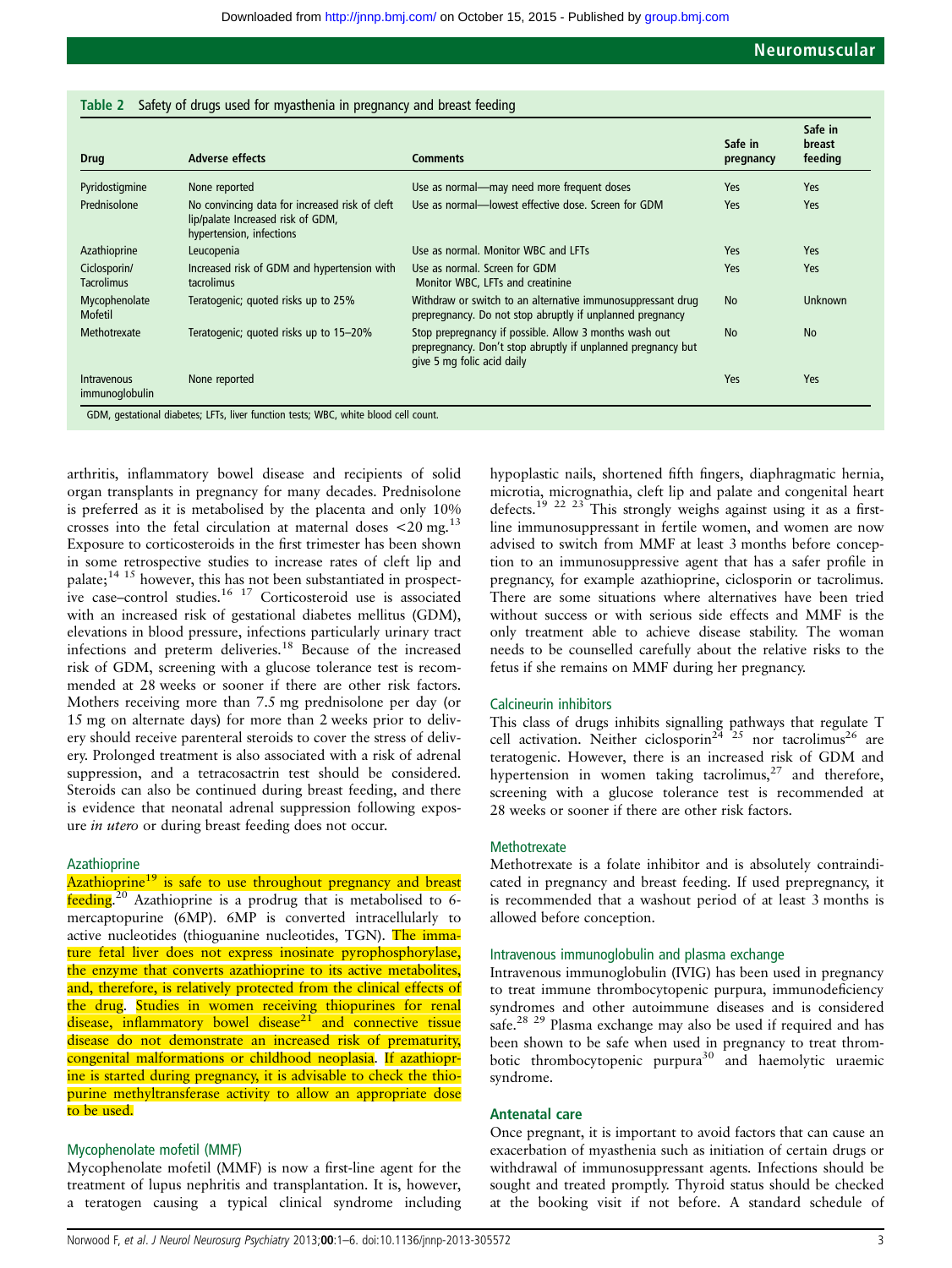# Neuromuscular

antenatal care is appropriate but regular visits to a joint obstetric neurology clinic, where maternal and fetal well-being can be accessed by practitioners with expertise in the management of MG in pregnancy, is the ideal. Women should be encouraged to monitor fetal movements from 24 weeks' gestation, and if there is any concern regarding reduced fetal movements or abnormal assessments of uterine size, then ultrasound scanning to assess fetal growth, liquor volume and fetal movements should be performed (box 1). Guidance concerning drugs to be used with caution in women with MG should be incorporated into the hand-held pregnancy notes.

# Preparation for delivery

The timing and place of delivery should be established through multidisciplinary discussion but should always be hospital-based and ideally with neurological and neonatal backup available and high-dependency care facilities. Spontaneous delivery at term should be the aim, provided that there is no deterioration in the mother's myasthenic control.

# Obstetric anaesthesia

Any pregnant woman with MG should have a meeting with an obstetric anaesthetist prior to labour to discuss options for analgesia and/or anaesthesia for caesarean section. For the woman planning a spontaneous vaginal delivery, epidural or combined spinal-epidural anaesthesia may protect from prolonged overexertion and fatigue and can provide the necessary anaesthesia for an instrumental or caesarean delivery if required. Nitrous oxide (Entonox) can be used as normal in a patient with MG. Pethidine and other opioids should be avoided altogether as they may exacerbate respiratory depression in mother or fetus. Normal medications should be continued preoperatively, even in the elective setting.<sup>31 32</sup>

The main anaesthetic challenges in a patient with MG arise if regional anaesthesia is not possible and a general anaesthetic is required. Standard practice in obstetric anaesthesia is a rapid sequence induction of anaesthesia with thiopentone or propofol followed by a 'depolarising' muscle relaxant (suxamethonium) to facilitate tracheal intubation. Anaesthesia is then maintained with a volatile agent, opioids are used to achieve analgesia and further muscle relaxation drugs (usually non-depolarising relaxants) are administered as required. However, patients with MG are very sensitive to muscle relaxants, and the starting dose, if these drugs are required, should be substantially lowered. If at all possible, muscle relaxants should be avoided altogether in patients with MG. A peripheral nerve stimulator must be used to monitor the function of the neuromuscular junction in all patients who have received muscle relaxants.

# Care of mother in postnatal period

Patients should be warned of the possibility of the need for postoperative ventilation on the intensive care unit, and they should be monitored closely by experienced recovery staff.

# Care of the baby

Breast feeding should be encouraged, and the baby should receive all the usual recommended vaccinations.

Figures for the incidence of TNMG vary between 9% and 30% according to the literature as reviewed above. There is an agreement on the clinical features in the AChR-mediated syndrome, which comprise generalised hypotonia and weakness, ptosis, extraocular, bulbar and respiratory muscle involvement. Onset is not always immediate, may occur within hours or after a few days and persists from 2 weeks to several months. The

# Box 1 Recommendations for management of myasthenia in pregnancy

 $\blacktriangleright$  The consensus recommendations of the working group have been condensed into a two-sided A4 sheet with the intention of providing a ready-reference source for patients, general neurologists, obstetricians, midwives and paediatricians throughout the UK and for inclusion in the patient's hand-held maternity notes if applicable.

# **Prepregnancy**

- ▸ Prepregnancy counselling should be opportunistic and offered to all female adolescents and women of childbearing age with MG in transitional and adult neurology clinics. If available, involve the MG specialist nurse in prepregnancy care.
- ▸ Ideally, pregnancy should be planned in women with MG. Every woman with MG should be seen by her neurologist before pregnancy and be given advice regarding optimal management of her MG. Specific advice about the safety of different therapies in pregnancy should be offered, with clear instructions not to discontinue safe immunosuppressive agents or pyridostigmine in pregnancy. In those known to be planning pregnancy in the near future, introduction of teratogenic drugs (methotrexate and MMF) should be avoided if possible. If they cannot be avoided, clear advice regarding the hazards and the need for effective contraception should be given.
- $\blacktriangleright$  If required and appropriate, thymectomy should be performed before planned pregnancy.
- ▸ Thyroid antibody status and thyroid function tests should be determined prior to pregnancy so that women enter pregnancy euthyroid.

# **Pregnancy**

- ▸ Women who have not received prepregnancy counselling should be offered the above advice in early pregnancy. Those who have unplanned pregnancies conceived while receiving methotrexate or MMF should be counselled about the possible adverse effects but abrupt withdrawal once pregnancy is confirmed may occur too late to avoid teratogenesis, risks deterioration in disease control and thus may not be appropriate. Women should again be reassured concerning the safety of prednisolone, azathioprine, ciclosporin and pyridostigmine in pregnancy and advised not to stop these drugs without advice.
- ▸ Women with MG should be managed during pregnancy by colleagues from different specialities working together, ideally a neurologist, specialist nurse/midwives, obstetrician with an interest in maternal medicine and obstetric anaesthetist. A care plan, including how to directly access advice from their neurological team, who should have expertise in the management of MG in pregnancy, should be drawn up and documented.
- ▸ Women with stable MG in pregnancy can be reassured that with current management most will not experience deterioration in their MG and that MG is unlikely to affect the timing or mode of delivery.
- ▸ Women with MG should have thyroid function tests performed early in pregnancy if they have not been performed within the year prior to pregnancy.
- As infection may precipitate deterioration in MG, and certain infections, particularly urinary tract infections, are more common in pregnancy, these should be sought and treated promptly with antibiotics appropriate for use in MG and in pregnancy.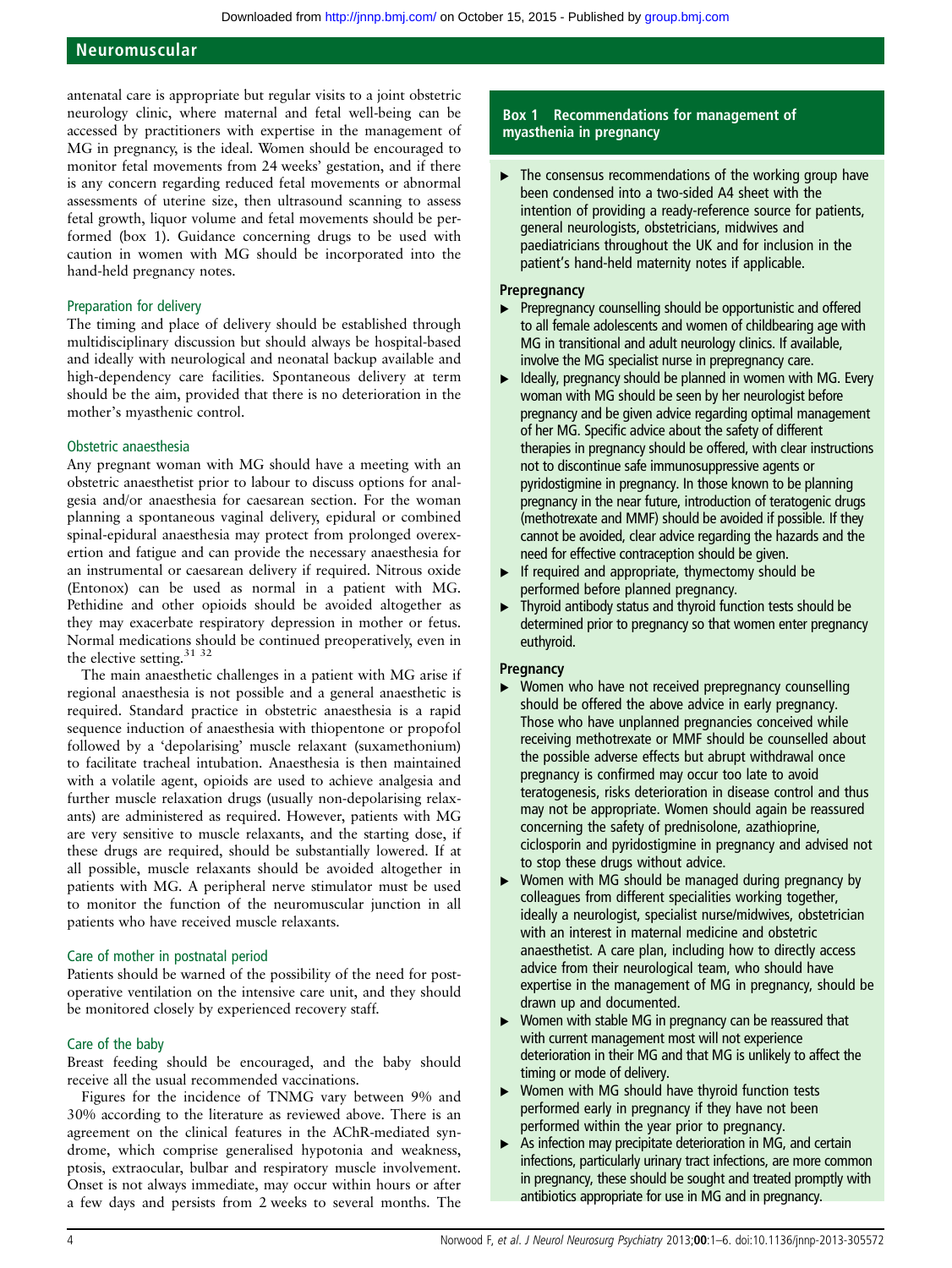- $\blacktriangleright$  Guidance concerning drugs to be used with caution in women with MG should be incorporated into the hand-held pregnancy notes. Specific advice should be sought from pharmacy and the neurological team if a particular drug on the list is required since in many cases, particularly in women with stable disease control, this can be safely used with appropriate caution [\(http://](http://www.myasthenia.org/whatismg/faqs.aspx) [www.myasthenia.org/whatismg/faqs.aspx](http://www.myasthenia.org/whatismg/faqs.aspx)).
- ▶ Pregnant women with MG should be referred to an obstetric anaesthetist, ideally before the late second/early third trimester of pregnancy.
- ▸ In pregnant women with MG, a fetal scan at 12 and 20 weeks' gestation should be offered. Encourage monitoring of fetal movements particularly after 24 weeks' gestation when these should be felt regularly. Perform 2– 4 weekly antenatal examination to assess whether the uterine size is appropriate. If there are any concerns, arrange a fetal scan to assess for polyhydramnios and/or decreased fetal movements.
- $\blacktriangleright$  Arthrogryposis in the fetus is a rare but recognised complication of maternal MG. If arthrogryposis is diagnosed in a current or previous pregnancy in a woman not known to have MG, investigations should include myasthenia antibodies and a search for myasthenic features in the mother because appropriate management will affect outcome.

# **Delivery**

- ▸ There should be multidisciplinary team involvement in labour with obstetrician, anaesthetist and neonatologist, and neurological input should be accessible when required. On-site intensive care unit facilities should be available particularly for women with more severe disease.
- $\triangleright$  In women with well-controlled MG, vaginal delivery with spontaneous onset of labour should be the aim.
- ▶ Caesarean section should be performed only for obstetric indications. Women should continue their usual medications including oral anticholinesterases during labour. Women on long-term oral steroids (>7.5 mg per day or >15 mg on alternate days) should be given stress-dose parenteral hydrocortisone (100 mg tds IV) in labour.
- ▸ Many of the anaesthetic drugs deemed as 'contra-indicated' can be used safely in MG with appropriate monitoring. Even so, epidural analgesia is preferable to general anaesthesia whenever possible. Magnesium sulfate for eclampsia prophylaxis should be avoided. If a woman with MG has an eclamptic seizure, then magnesium sulfate should be given with extreme caution and in consultation with the obstetric anaesthetist and/or neurologist as intubation and ventilation may be required.
- ▸ Healthcare professionals and women with MG should be aware that TNMG is a recognised complication of maternal MG, regardless of the severity of the mother's disease. TNMG presents with hypotonia, muscle weakness, bulbar and respiratory involvement in the neonate. Therefore, delivery should occur in a unit with immediate neonatal/ paediatric expertise and facilities for neonatal resuscitation. Delivery in midwifery-led units or home delivery is not appropriate.

#### Post partum

**Mother** 

▶ Breast feeding should be encouraged and is not contraindicated with maternal prednisolone, azathioprine or pyridostigmine treatment.

 $\triangleright$  Be aware of possible deterioration in maternal MG in the postnatal period, particularly postsurgery and if any postpartum infection. Advise women to seek early review by their neurological team if they experience any deterioration in their symptoms.

# Baby

- ▸ We recommend a period of postnatal observation for all infants of affected mothers, focusing on signs and symptoms indicative of TNMG, in particular bulbar and respiratory involvement. As onset of TNMG may be delayed for hours up to several days, at present we recommend an inpatient observation period of at least 2 days. As maternal MG secondary to MuSK antibodies may be associated with early and more severe neonatal manifestations, those infants warrant closer observation.
- ► Treatment of TNMG is mainly supportive through managing feeding difficulties and providing adequate respiratory support. In addition to cholinesterase inhibitors, IVIG ought to be considered in more severely affected infants. Exchange transfusions should be reserved for the most profoundly affected cases.
- ► Although TNMG by definition is a transient condition, a few children with maternal antibodies to the fetal AChR subunit may develop a persistent myopathy with associated velopharyngeal insufficiency.
- ▸ Neurophysiology is the most useful screening investigation in neonates/infants presenting with possible myasthenic symptoms in the absence of a maternal history and should be performed by an experienced clinician. This may be required when considering either neonatal myasthenia or a CMS.

more recently recognised form due to MuSK antibodies is thought to be more severe but less common.<sup>33</sup> Diagnosis of TNMG is through clinical examination of mother and child. Neurophysiology studies require great technical skill and are not available in the majority of centres. Antibody studies are not necessary as the mother's status will already be known, and the baby's antibody status will depend on the mother. Thus, if there is sufficient clinical evidence for TNMG, neonatal treatment should be initiated even if confirmatory evidence from laboratory tests is still awaited or unavailable. Treatment for milder cases is with supportive measures such as a nasogastric tube and assisted ventilation together with oral/nasogastric pyridostigmine or intramuscular/intravenous neostigmine. IVIG and possibly exchange transfusion may be required for severely affected infants, but this is exceptional.

Infants born to mothers with a high proportion of antibodies to the fetal γ-subunit of the AChR subunit may develop a severe and often fatal form of fetal arthrogryposis.<sup>34</sup> <sup>35</sup> Milder cases may be viable but left with signs of a persistent myopathy, recently termed 'fetal AChR inactivation syndrome'<sup>36</sup> and attributed to inactivation of the fetal AChR receptor during a critical period of fetal development. Mothers with antibodies predominantly against the AChR γ-subunit may themselves be paucisymptomatic or asymptomatic, and the diagnosis of myasthenia in the mother is made only after recognising the fetal syndrome.

# Paediatric myasthenia

Juvenile-onset autoimmune MG is rare, around 10% of the incidence of adult MG, but appears more common in Chinese children, with 50% of individuals with MG presenting in childhood, most (up to 75%) of whom remain ocular.<sup>37</sup> Confirmation of the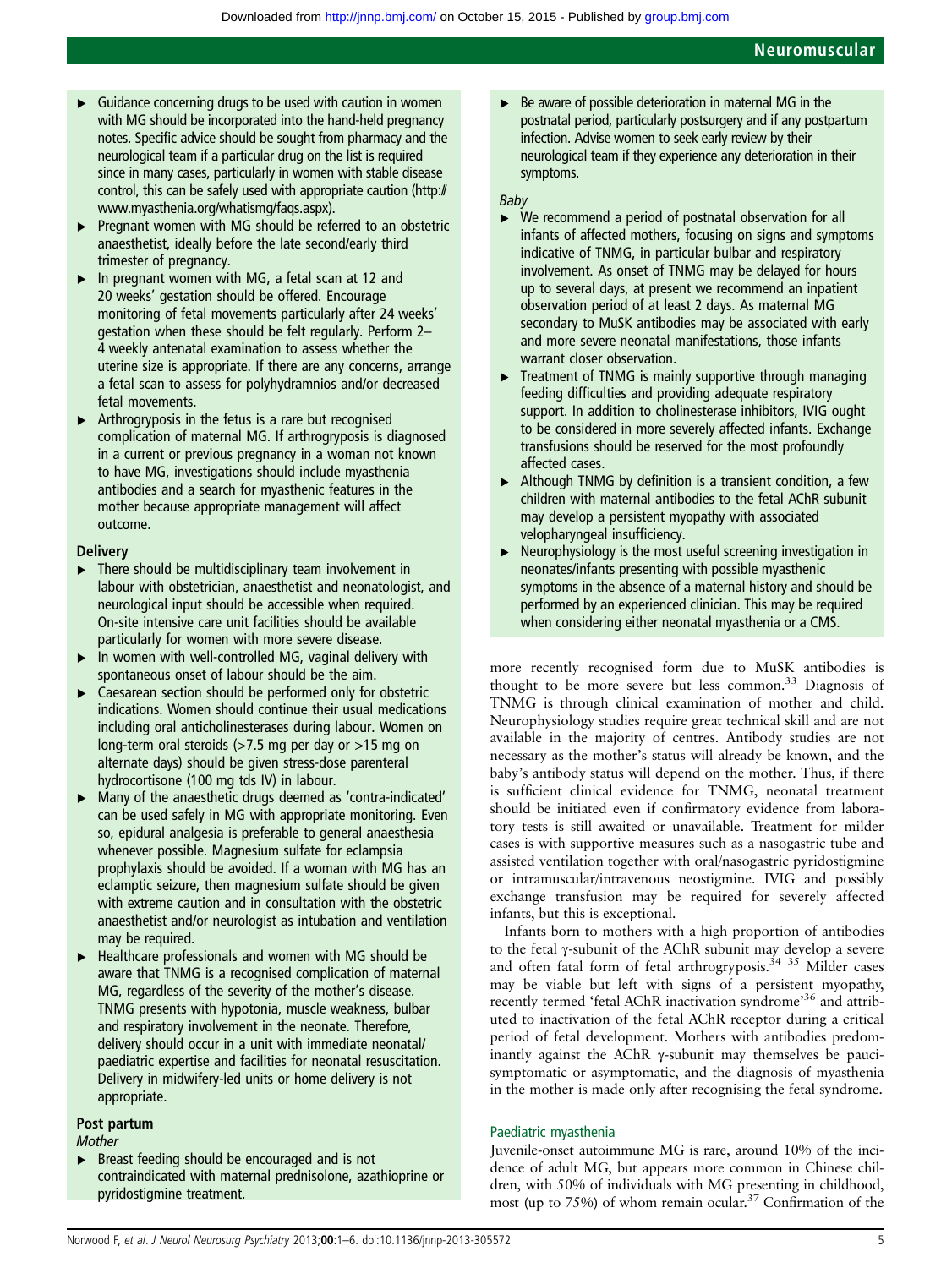# Neuromuscular

diagnosis is similar to that in adults with the same antibody pathophysiology, but seronegative cases are more common which should prompt testing for antibodies to clustered AChR and consideration of a congenital myasthenic syndrome (CMS) even if presentation is not from birth. Although, in contrast to adults, an underlying thymoma is exceedingly rare, it should nevertheless be excluded by appropriate imaging techniques as a few childhood cases have been reported. The spontaneous remission rate is higher than in adults, and the aim is to avoid aggressive treatment with immunosuppression, where possible, due to the long-term risks to growth and bone health and the rare possibility of late malignancy with azathioprine. Early thymectomy may be considered in those with AChR antibody-positive generalised disease who remain symptomatic despite optimal medical treatment.<sup>38</sup>

#### Congenital myasthenic syndromes

CMS are a heterogeneous group of rare conditions that present with myasthenic symptoms and signs at birth, in infancy or later. Typical presentations include ptosis, ophthalmoplegia, bulbar symptoms, stridor and occasionally respiratory crises. The syndrome arises through mutations in one of a number of genes responsible for the production of neuromuscular junction proteins, is not immune-driven and therefore does not respond to immunomodulation or suppression. Precise diagnosis and onward treatment is highly specialised and is best done in conjunction with a neuromuscular centre experienced in the diagnosis and management of these conditions. Occasionally, CMS can be unmasked during pregnancy or post partum and such an acute late presentation may be difficult to differentiate from autoimmune MG. Pregnant patients with CMS should be managed in the same way as autoimmune MG except they will not transfer antibodies to the fetus. In the absence of parental consanguinity, the risk of a mother with CMS giving birth to an affected child is very small because CMS are usually recessively transmitted (except for the slow channel syndrome which is autosomal dominant but usually presents later in childhood).

#### Patient perspective

In the United Kingdom, patients now have the option of support from the national network of myasthenia specialist nurses. Aspects that are offered include preconception advice and information, liaison with maternity services, advice about managing fatigue and weakness in pregnancy, facilitation of early assessment and symptom advice post partum and liaison with the health visitor and general practitioner.

Contributors FN and CNP conceived the idea for the workshop. FN obtained funding. All authors contributed to the first draft. FN, CNP and DHJ edited the drafts. All authors approved the final version. FN is guarantor.

Funding We are grateful for funding by a grant from King's College Hospital NHS Foundation Trust, London, UK.

#### Competing interests None.

Provenance and peer review Not commissioned; externally peer reviewed.

#### **REFERENCES**

- Heldal AT, Owe JF, Gilhus NE, et al. Seropositive myasthenia gravis: a nationwide epidemiologic study. Neurology 2009;73:150–1.
- 2 MacDonald BK, Cockerell OC, Sander JW, et al. The incidence and lifetime prevalence of neurological disorders in a prospective community-based study in the UK. Brain 2000;123:665–76.
- 3 Grob D, Brunner N, Namba T, et al. Lifetime course of myasthenia gravis. Muscle Nerve 2008;37:141–9.
- Plauché WC. Myasthenia gravis in mothers and their newborns. Clin Obstet Gynecol 1991;34:82–99.
- 5 Batocchi AP, Majolini L, Evoli A, et al. Course and treatment of myasthenia gravis during pregnancy. Neurology 1999;52:447–52.
- 6 Djelmis J, Sostarko M, Mayer D, et al. Myasthenia gravis in pregnancy: report on 69 cases. Eur J Obstet Gynecol Reprod Biol 2002;104:21–5.
- 7 Hoff JM, Daltveit AK, Gilhus NE. Myasthenia gravis: consequences for pregnancy, delivery, and the newborn. Neurology 2003;61:1362–6.
- 8 Hoff JM, Daltveit AK, Gilhus NE. Asymptomatic myasthenia gravis influences pregnancy and birth. Eur J Neurol 2004;11:559–62.
- Hoff JM, Daltveit AK, Gilhus NE. Myasthenia gravis in pregnancy and birth: identifying risk factors, optimising care. Eur J Neurol 2007;14:38–43.
- 10 Wen JC, Liu TC, Chen YH, et al. No increased risk of adverse pregnancy outcomes for women with myasthenia gravis: a nationwide population-based study. Eur J Neurol 2009;16:889–94.
- 11 Almeida C, Coutinho E, Moreira D, et al. Myasthenia gravis and pregnancy: anaesthetic management—a series of cases. Eur J Anaesthesiol 2010;27:985–90.
- 12 Briggs GG, Freeman RK, Yaffe SJ. Drugs in pregnancy and lactation. 9th edn. Lippincott: Williams and Wilkins, 2011.
- 13 Benediktsson R, Calder AA, Edwards CR, et al. Placental 11 beta-hydroxysteroid dehydrogenase: a key regulator of fetal glucocorticoid exposure. Clin Endocrinol  $(Qx)$  1997;46;161-6
- 14 Park-Wyllie L, Mazzotta P, Pastuszak A, et al. Birth defects after maternal exposure to corticosteroids: prospective cohort study and meta-analysis of epidemiological studies. Teratology 2000;62:385–92.
- 15 Carmichael SL, Shaw GM, Ma C, et al. Maternal corticosteroid use and orofacial clefts. Am J Obstet Gynecol 2007;197:585.
- 16 Kallen B. Maternal drug use and infant cleft lip/palate with special reference to corticoids. Cleft Palate Craniofac J 2003;40:624–8.
- 17 Czeizel AE, Rockenbauer M. Population-based case-control study of teratogenic potential of corticosteroids. Teratology 1997;56:335–40.
- 18 Laskin CA, Bombardier C, Hannah ME, et al. Prednisone and aspirin in women with autoantibodies and unexplained recurrent fetal loss. N Engl J Med 1997;337:148-53.
- 19 Ostensen M, Brucato A, Carp H, et al. Pregnancy and reproduction in autoimmune rheumatic diseases. Rheumatology (Oxford) 2011;50:657–64.
- 20 Sau A, Clarke S, Bass J, et al. Azathioprine and breastfeeding: is it safe? BJOG 2007;114:498–501.
- 21 Francella A, Dyan A, Bodian C, et al. The safety of 6-mercaptopurine for childbearing patients with inflammatory bowel disease: a retrospective cohort study. Gastroenterology 2003;124:9–17.
- 22 Sifontis NM, Coscia LA, Constantinescu S, et al. Pregnancy outcomes in solid organ transplant recipients with exposure to mycophenolate mofetil or sirolimus. Transplantation 2006;82:1698–702.
- 23 Perez-Aytes A, Ledo A, Boso V, et al. In utero exposure to mycophenolate mofetil: a characteristic phenotype? Am J Med Genet A 2008;146A:1-7.
- 24 Bar Oz B, Hackman R, Einarson T, et al. Pregnancy outcome after cyclosporine therapy during pregnancy: a meta-analysis. Transplantation 2001;71:1051–5.
- 25 Armenti VT, Ahlswede KM, Ahlswede BA, et al. National transplantation Pregnancy Registry—outcomes of 154 pregnancies in cyclosporine-treated female kidney transplant recipients. Transplantation 1994;57:502–6.
- 26 Kainz A, Harabacz I, Cowlrick IS, et al. Review of the course and outcome of 100 pregnancies in 84 women treated with tacrolimus. Transplantation 2000;70:1718–21.
- 27 Armenti VT, Radomski JS, Moritz MJ, et al. Report from the National Transplantation Pregnancy Registry (NTPR): outcomes of pregnancy after transplantation. Clin Transpl 2004;103–14.
- 28 Ateka-Barrutia O, Nelson-Piercy C. Management of rheumatologic diseases in pregnancy. Disclosures. Int J Clin Rheumatol 2012;7:541-58.
- 29 Friedman DM, Llanos C, Izmirly PM, et al. Evaluation of fetuses in a study of intravenous immunoglobulin as preventive therapy for congenital heart block: Results of a multicenter, prospective, open-label clinical trial. Arthritis Rheum 2010;62:1138–46.
- 30 Ganesan C, Maynard SE. Acute kidney injury in pregnancy: the thrombotic microangiopathies. J Nephrol 2011;24:554–63.
- 31 Banerjee A, Wilson I. Anaesthesia and Myasthenia Gravis. Anaesthesia Tutorial of the Week, World Federation of Societies of Anaesthesiologists. 2008. [http://totw.](http://totw.anaesthesiologists.org/2008/12/14/anaesthesia-and-myasthenia-gravis-122/) [anaesthesiologists.org/2008/12/14/anaesthesia-and-myasthenia-gravis-122/](http://totw.anaesthesiologists.org/2008/12/14/anaesthesia-and-myasthenia-gravis-122/) (accessed online: 10/05/2011).
- 32 Gambling D, Douglas M, McKay R. Obstetric anaesthesia and uncommon disorders. UK: Cambridge University Press, 2008.
- 33 Niks EH, Verrips A, Semmekrot BA, et al. A transient neonatal myasthenic syndrome with anti-musk antibodies. Neurology 2008;70:1215–16.
- 34 Vincent A, Newland C, Brueton L, et al. Arthrogryposis multiplex congenita with maternal autoantibodies specific for a fetal antigen. Lancet 1995;346:24-5.
- 35 Oskoui M, Jacobson L, Chung WK, et al. Fetal acetylcholine receptor inactivation syndrome and maternal myasthenia gravis. Neurology 2008;71:2010–12.
- 36 D'Amico A, Bertini E, Bianco F, et al. Fetal acetylcholine receptor inactivation syndrome and maternal myasthenia gravis: a case report. Neuromuscul Disord 2012;22:546–8.
- 37 Zhang X, Yang M, Xu J, et al. Clinical and serological study of myasthenia gravis in HuBei Province, China. J Neurol Neurosurg Psychiatry 2007;78:386–90.
- 38 Chiang LM, Darras BT, Kang PB. Juvenile myasthenia gravis. Muscle Nerve 2009;39:423–31.